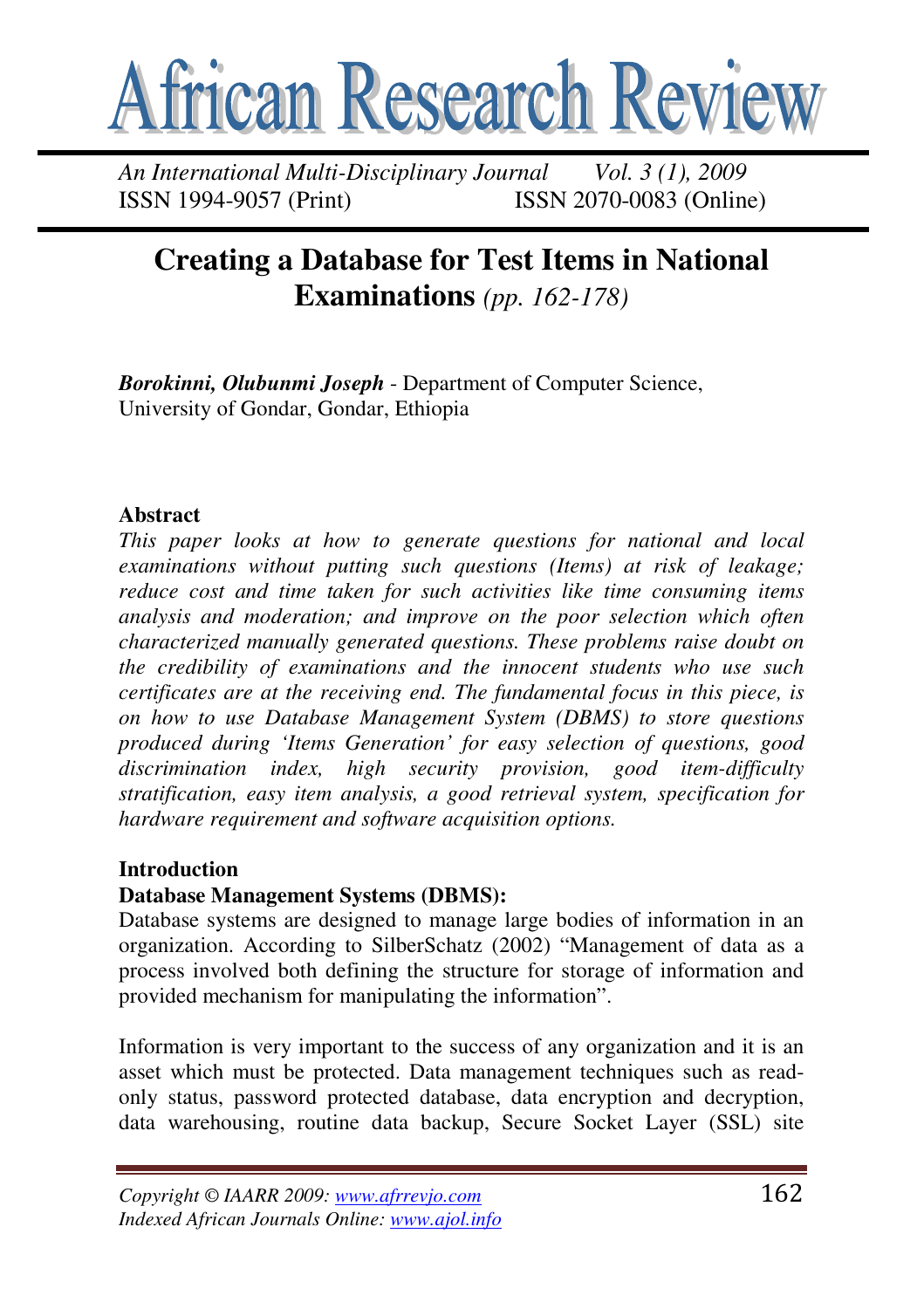certification, firewall protected data, data redundancy and consistency checks and integrity checks are methods developed to protect the reliability and integrity of data in database management systems. Database systems must therefore ensure the safety of information stored, despite system failure, attempt at unauthorized access and other human frailty. The data in the database systems are primarily for the purpose of sharing among the several contending users, therefore, unauthorized update or arbitrary change in the data or the structures that hold the data must be prevented.

#### **Historical Antecedents:**

Prior to using database management systems, computer data processing was basically file processing system. The technique was supported by conventional operating systems but was fraught with a lot of problems. Some of these problems are:

**Data Redundancy and Inconsistency:** The activity of creating files was vested on computer programmers and the labour turnover of programming staff was usually very high. The implication of this is a situation where different programmers create files and application programs over a long period. The various files are likely to have different formats and the programs may be written in different programming languages. This duplicity of efforts creates confusion in file management. Further, the process creates redundancy of data and unilaterally increase storage requirement for data. In addition, various copies of the same data may no longer agree, such data inconsistency are not tolerated for critical activities like examination items coding, generation and recording of raw scores.

**Access Problems:** Accessing data in file processing system can be very difficult. The design is very rigid and may not allow a different view of the data because the design does not envisage that usage. Therefore, the design does not allow needed data to be retrieved in a convenient and efficient manner.

**Data Isolation:** The data are scattered in various files which may have different formats. Hence, writing a computer program to retrieve the appropriate data is difficult.

**Integrity problems:** The data values stored in the database must satisfy certain types of consistency constraints. In file processing method, these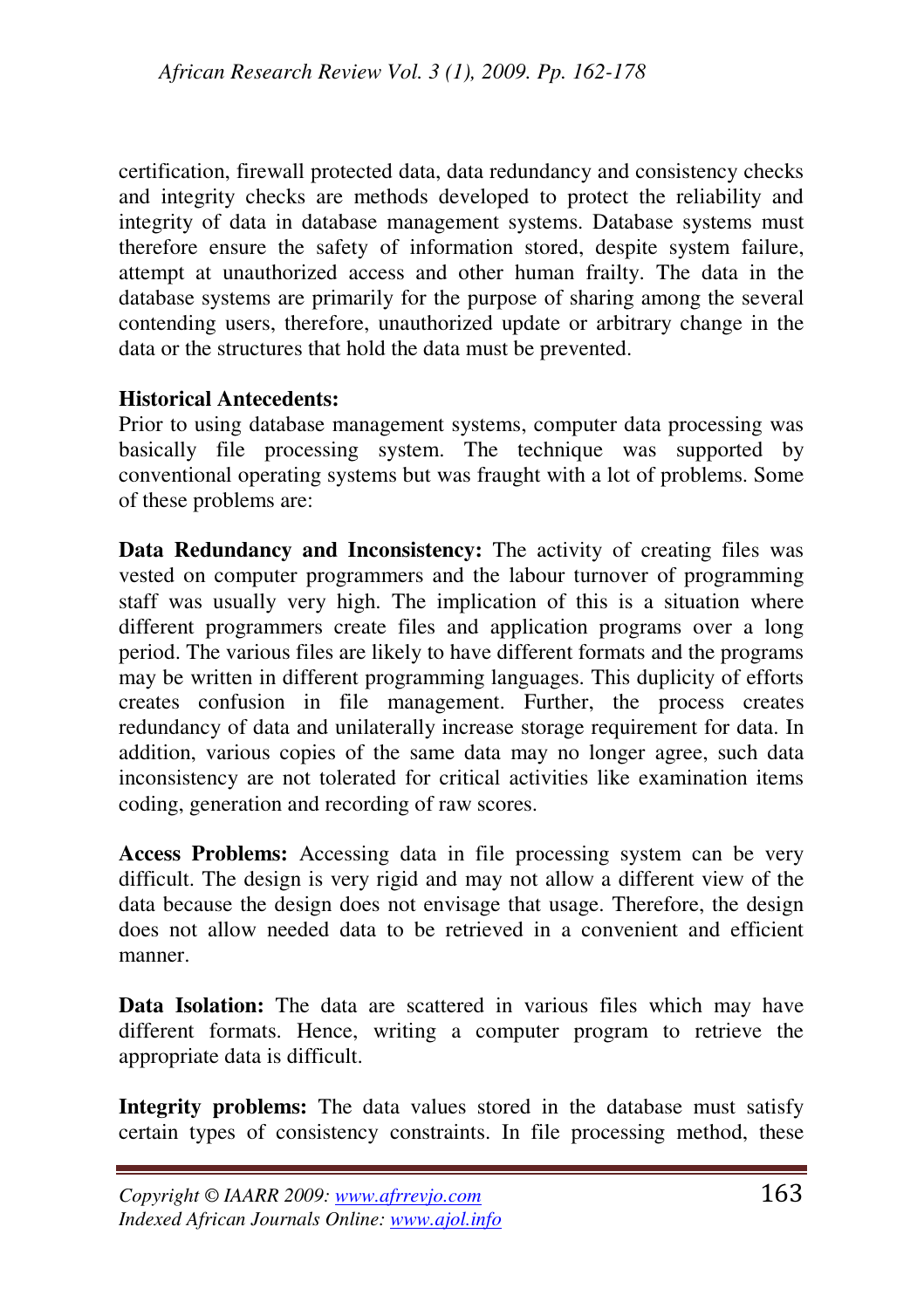constraints are enforced through programming. When new constraints are required due to changes in specification, such changes are difficult to enforce.

**Atomicity problems:** It is very crucial that if a failure occurs, that data should be restored to the consistent state that existed prior to the failure. It is difficult to ensure atomicity in the file processing system.

**Concurrency problems:** Database system allows multiple access and update of data simultaneously without degrading the performance of the system. Conventional file processing may result in inconsistent data.

**Security problems:** Data security is very important in test items storage. Since subject officers are concerned with their respective subjects which imply that not every user of the database system should be able to access all the data. File system will find it difficult to enforce these security constraints since application programs are added in ad hoc manner. These listed shortcomings of file processing method make it unsuitable for items banking.

### **Analysis of the Current Situation:**

The common method of items selection and banking is manual which is laden with a lot of difficulties and security problems. In the course of this paper, the writer conducted interviews with staffers of West African Examination Council (WAEC), National Examinations Council (NECO), National Business and Technical Examinations Board (NABTEB) and Joint Admission and Matriculation Board (JAMB), all from Nigeria and the respondents' views are summarized below:

- I. Examination bodies spent a lot of money during item generation. The process which involves collation of questions from examiners and test officers; testing of items; and selection of items. Honorariums are paid to these categories of people and officials from the examination bodies. Costs are also incurred for stationeries, hotel accommodation, logistics and other sundry activities.
- II. Selection of test items is done manually and lacking in precision. It is difficult because the items pass through the process of stratification by difficulty level, discrimination index for multiple choice items, year the item was developed, topic section, and test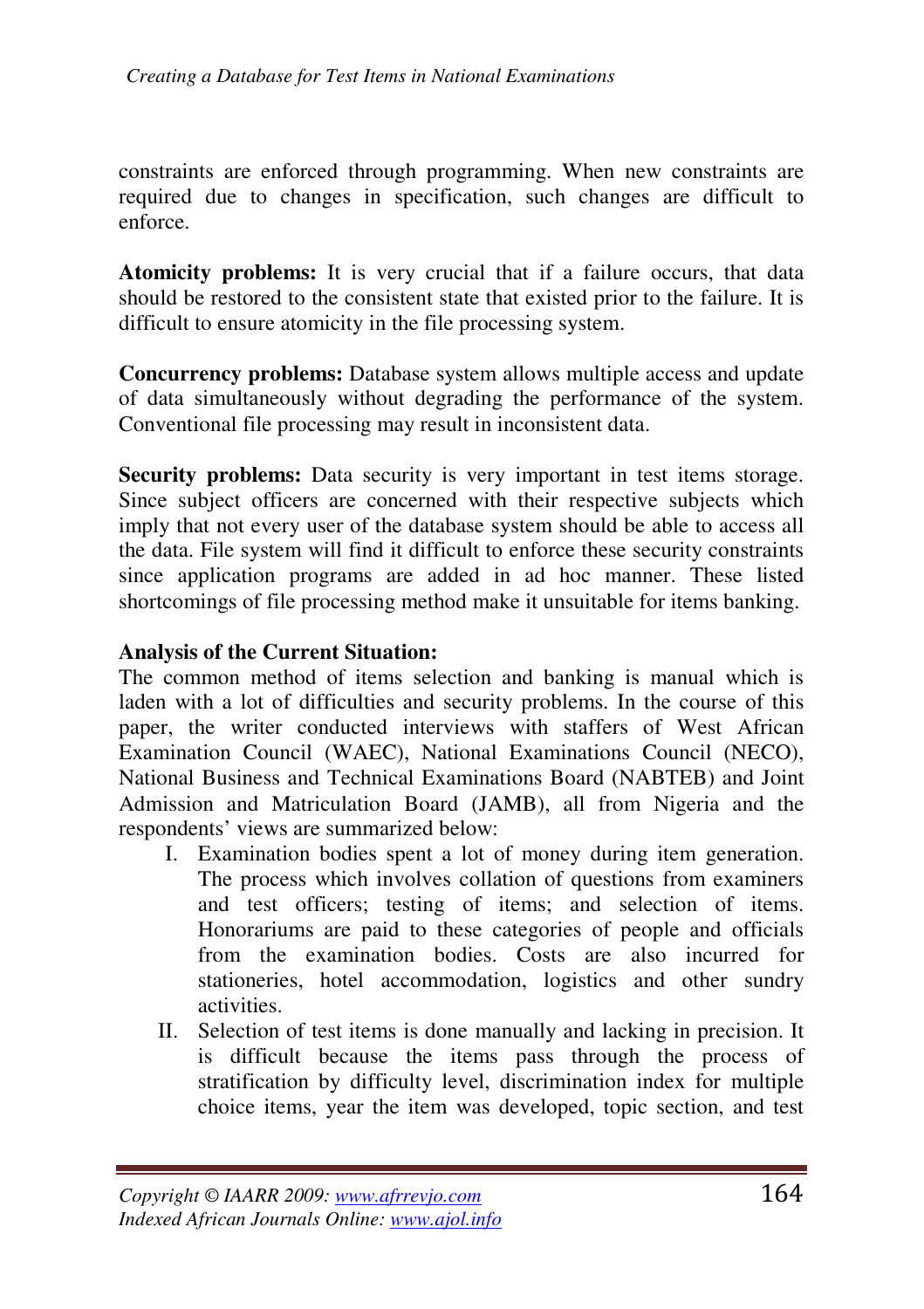validity. In addition an item is not expected to be repeated in two consecutive examinations.

- III. The process of doing the activities manually poses a lot of security risks. Human interaction with these items (live questions) raises doubt on the absolute confidentiality of the document. One of the respondents went further to state a case of an official who was caught in the act of selling the questions. The official concerned may have been dismissed from service but the dent on the examination body remains.
- IV. The collation of questions or items is usually by typesetting from the item cards. This process has been found to be vulnerable, unreliable and irregularity prone. With advancement in Information and Communications Technologies (ICT), it is a possibility for fraud minded official to store items in mobile phone with memory cards or Personal Digital Assistant (PDA) which could be transmitted through mobile Small Message Service (SMS), email or email briefcase to outside typesetting hall. Any PDA with Universal Serial Bus (USB) and wireless fidelity (wifi) facilities can facilitate data transmission to outside world.
- V. The study also revealed some practices that fell short of data management standard expected of such sensitive data. Items were kept in cartons in some of the organizations. These cartons tend to degenerate over time, rodents and cockroaches turn them to their natural habitats. These views expressed by the respondents are weighty and requiring urgent attention of the stakeholders in educational system.

# **Methodology**

In the research work carried out jointly by Ruslan Mitkov and Le An Ha( ) of School of Humanities, Languages and Social Sciences University of Wolverhampton, it was concluded on multiple choice questions by saying that "the construction of multiple-choice test items with the help of computer program is much more effective than purely manual construction. We believe that this is the main advantage of the proposed methodology. As an illustration, the development of a test databank of considerable size consisting of 1000 items would require 30 hours of human input when using computer program, and 115 hours if done manually. This has direct financial implications as the time and cost in developing test items would be dramatically cut. This writer was highly influenced by the result of the above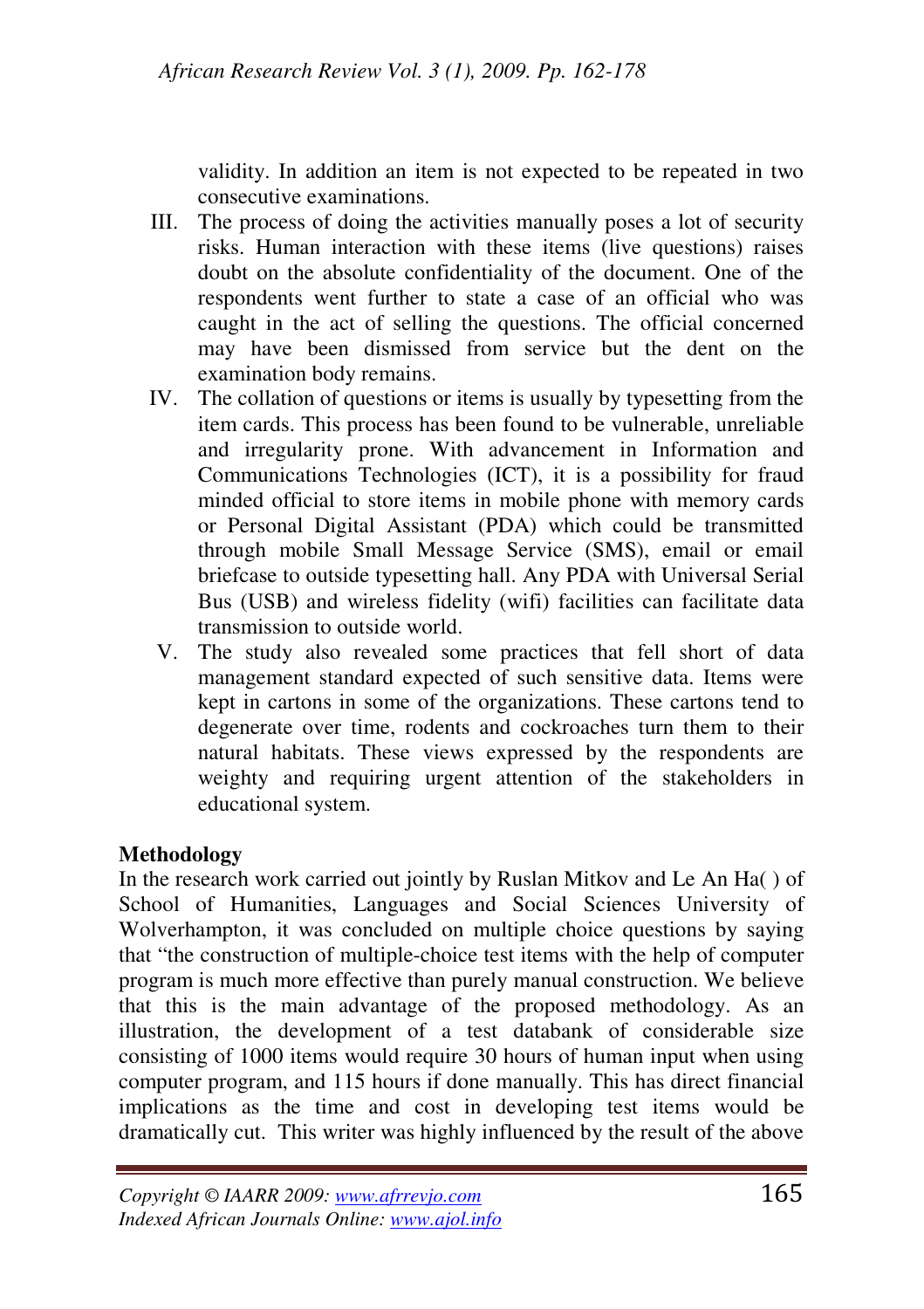research. As an insider in a national examination body, I feel touched and eager to find a lasting solution to the perennial problems of examination administration in Nigeria in particular and how best this can help local and national examination bodies in Africa in general. This led to this paper.

#### **Item Analysis**

A given item may be considered as acceptable if it meets some standard widely acknowledge in test development. These are difficulty level and discriminatory index. These indices can be obtained during trial testing in different locations from stratified population of very good, good and poor schools. When the items are established as suitable for the examination then, appropriate coding can be done to be included in the item database.

#### **Analysis of Distractors:**

The distractors in multiple choice tests should be as semantically close to the correct answer as possible to ascertain the level of understanding of the examinees on the question. Semantically close distractors are more plausible and therefore better at distinguishing good, confident students from poor and uncertain ones. A good distractor should attract more students from the lower group than the upper group. A poor distractor attracts more students from the upper than from the lower group. A distractor is not useful if they are selected by no student.

In theory or essay questions, alternative methods of solving problems are explored and provided as alternative answers. This holds except where a given method is specified in the question. For example a solution to a quadratic equation in mathematics may use formula method or completing the square or factorization method. A good marking scheme will award marks based on methodology used, bonus mark for mental answer and accuracy mark for precise answer. The accuracy mark is generally not awarded where the methodology is not established. Methodology often carries over 80% of the total score for a given question and can be awarded without any recourse to the accuracy of the final answer. The alternative method specification is very important in test items banking.

# **Item Selection**

Items considered suitable and acceptable are stored in the database ready for use in any examination. Extraction of the items to be used can be done easily and can be passed on for typesetting in readiness for printing. Collation of items by many people as the case with manual method is eliminated. Incidence of paper leakage is reduced or eliminated at this stage.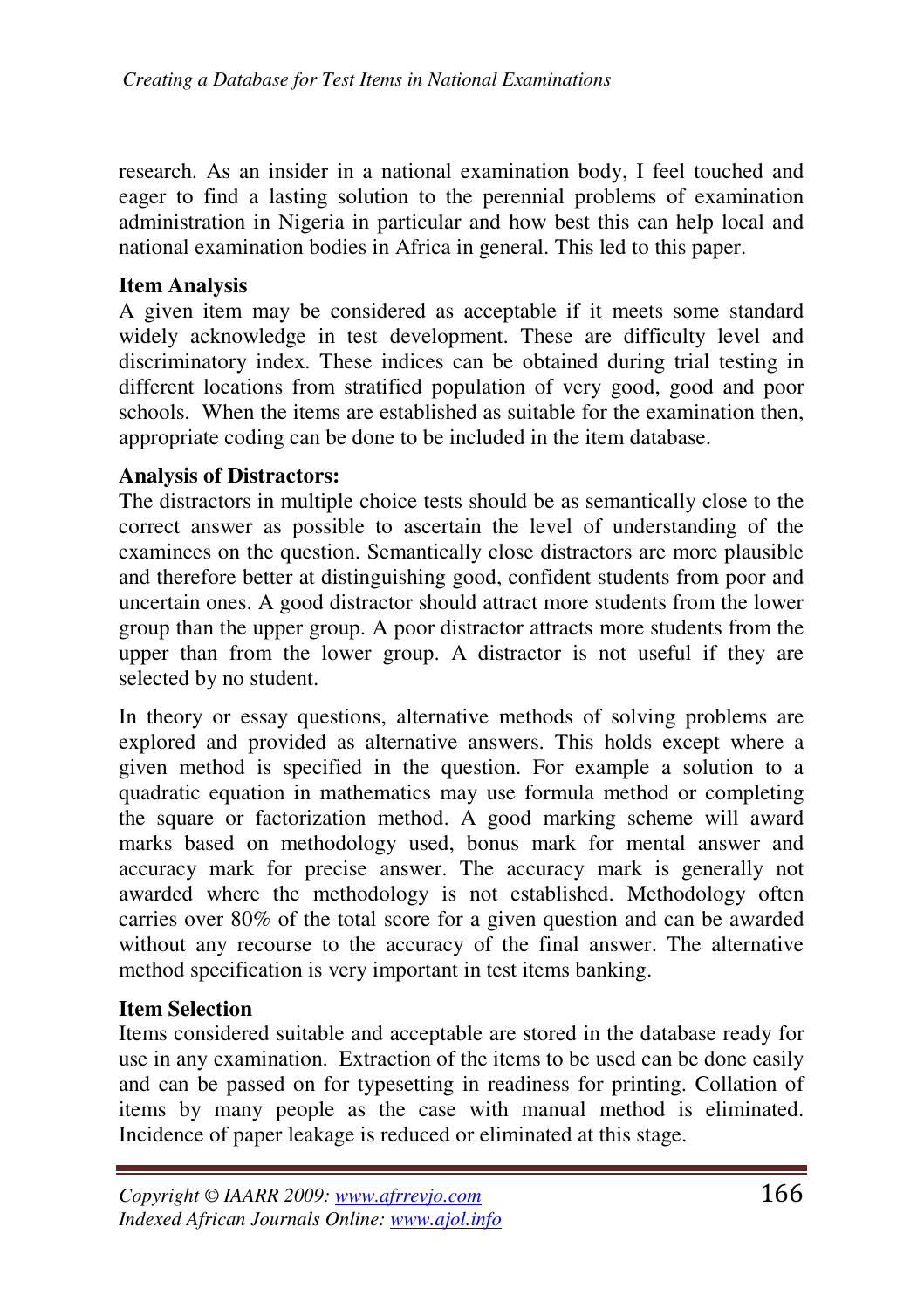Test items for selection are evaluated. They are either considered as worthy or unworthy of inclusion in the item bank. The items considered worthy are either accepted for direct use without any revision or for further post editing before being put into use. Item can be considered as unworthy and discarded. Unworthy items are those that do not focus on the central concept or requiring too much revision and considered rejected. The items for further post editing may require minor, fair or major revision. The revision is minor if action needed is insertion of articles, correction of spellings and punctuation. It is fair if it requires re-ordering, removal of words and replacement of one distractor at most. The revision is a major one if it involves more substantial grammatical revision and replacement of two or more of the distractors.

#### **Development of Computer Based Test Items.**

In this section, the paper considers requirement analysis and software specification for computer-based item banking. The discussion will be centred on Database Management Systems (DBMS). According to Silberschatz (2002), he defined DBMS as "a collection of inter-related data and a set of programs to access those data. The primary goal of a database management system is to provide a way to store and retrieve database information in a convenient and efficient manner".

#### **Database Management System (DBMS)**

The design of a database involves defining structure for storage of information, providing mechanisms for the manipulation of information and the security of information stored in the computer. Information stored in the database will allow for easy deletion of items that are no longer required, addition of new records and diverse users can also share information.

DBMS encourage centrally controlled data; therefore it gives the advantage of reducing data redundancy, avoiding data inconsistency, applying security restrictions, maintaining the integrity of data in the database and balancing conflicts in user requirements. The components of a database system may include file, records, data view, data structure, tables, forms and queries. (See Figure 1)

#### **Common Terms in Database Management**

File: A collection of similar records kept on secondary computer storage devices such as Diskettes, Tapes, Hard disk, DVD, Flash disk, Zip disk etc.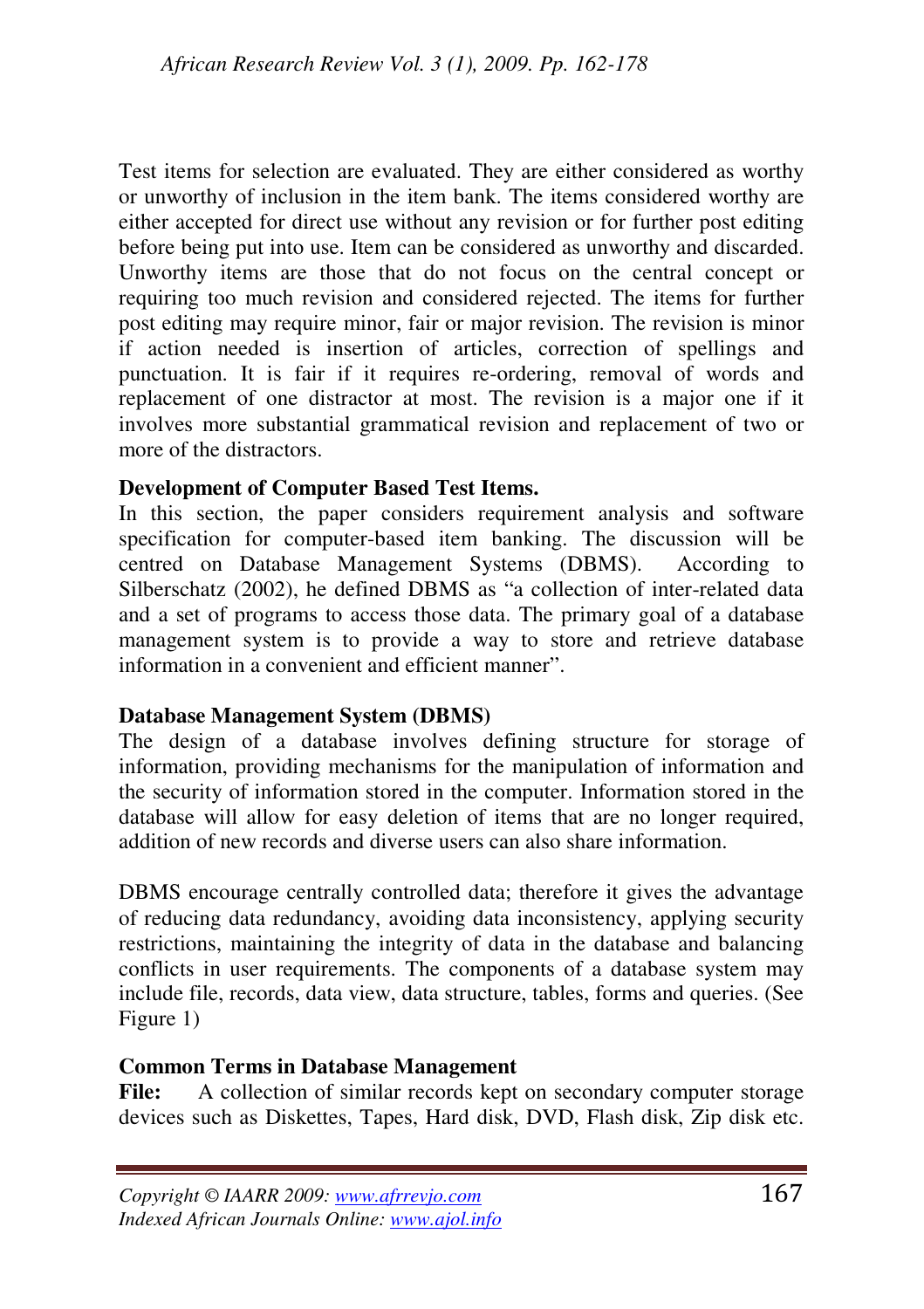A subject table containing names of subject, topic, section, subject code and others may constitute a file. Therefore the data storage for a database is accomplished by the use of one or more files.

**Record:** A Collection of related fields containing elemental items like subject code, subject name, date developed, difficulty level, discrimination index may form a set of records.

**Field:** It is an elemental item of a record e.g. subject code.

**Key Field:** A field that provides a reference, that is unique for a given record, often used for searching or locating a record or records from the database. A defective key field makes mapping of a question to an answer in a Test Generation Database difficulty.

**A database: A** collection of mutually related data, Computer hardware that is used to store it and the computer programs used to manipulate it. The data are logically related.

Database Management Systems controls access to the data. Database Management System provides the following functionalities:

- 1. Concurrent access to data, which means more than one user, can have access to the data simultaneously. This is defined at the external schema level which describes the views of different user groups.
- 2. Access to records is conducted through a unique key that identifies the record.
- 3. Recovery from hardware and software errors are carried out through backup and recovery mechanism which are embedded in Data Manipulation Language (DML) at the conceptual schema level.
- 4. Physical storage management is incorporated into the internal schema of the database. Secure access to data is also provided at this level.

The Database Management System is the software layer between application and stored data.

# **Characteristics of a Good Database**

A good database design should provide for the needs of the user, which implies user's specifications must be met. In addition, the database should be shareable, re-useable, flexible and do not constrain business opportunities for expansion, a new technology and the need for integration. A good database design should have the following attributes: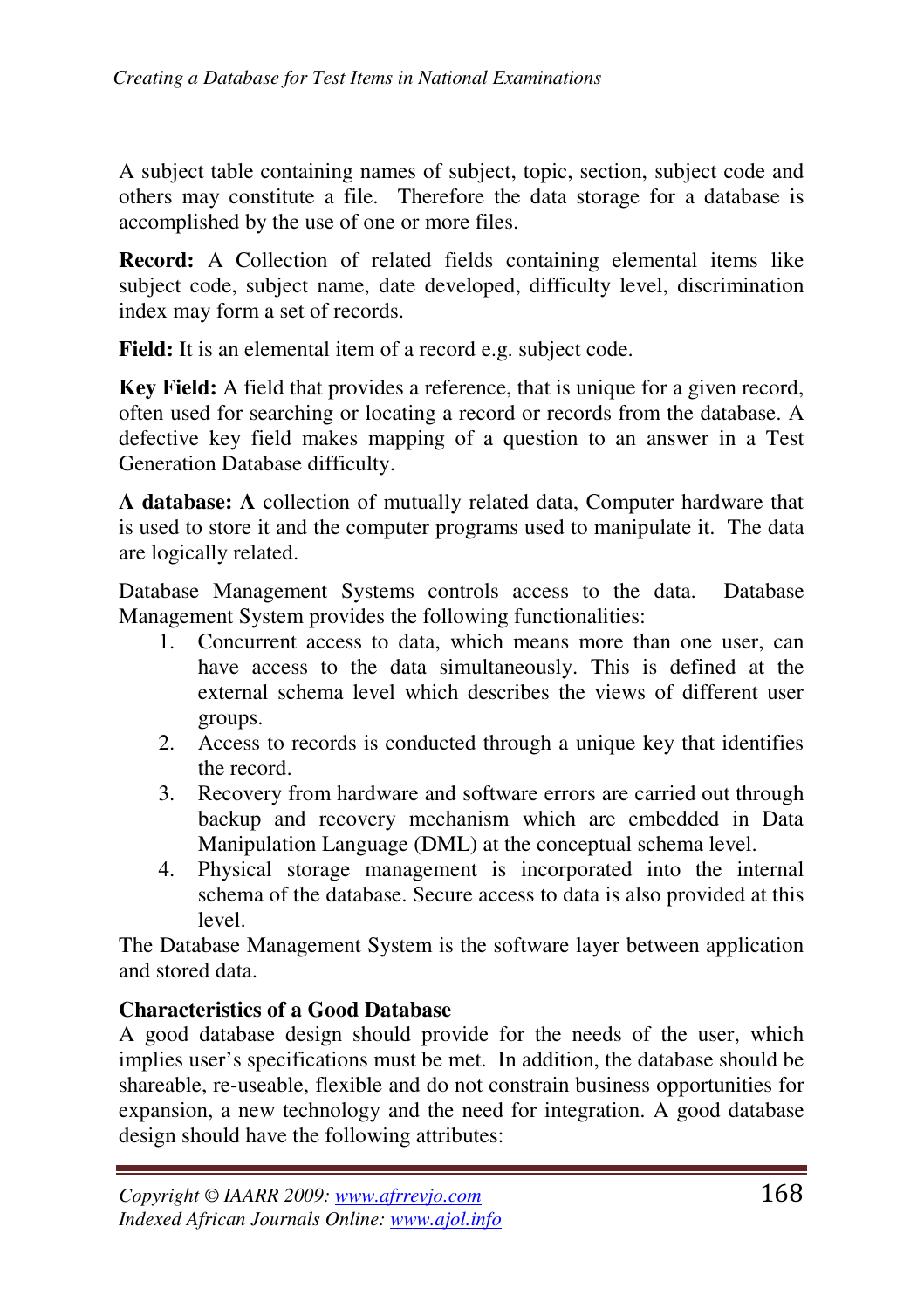Flexibility: Changes to the data structure due to changing information requirements should be made with the least amount of effort.

Effectiveness: Easy access to data with minimum efforts.

Efficiency: The Database performs what it was designed to do at the lowest cost. It should require minimum effort to operate.

Reliability: The database should give precision on correctness and integrity of the data by applying relevant integrity rules such as a well tested backup and recovery procedures to guard against accidental data loss.

Shareability: A major advantage of database system is its ability to share data among contending users. It should be able to provide different views to difference users according to their needs and requirement.

Database Management System encourages centrally controlled data, which also has advantages of reducing redundancy of data; avoiding data inconsistency; data sharing by diverse users; applying security restrictions; maintaining the integrity of data in the database and balancing conflicting user requirements.

The goal of achieving high performance at the same time make the database flexible could be quite difficult to achieve. A good optimum performance and a reasonable level of flexibility may be attained.

# **Test Items Data Structure:**

Database is synonymous with a computer based record keeping system, whose overall purpose is to record and maintain information about the subject. A database on items generation and analysis may include such data as Item code, test validity, subject name, facility value, topic section, author, discrimination index, item difficulty index, year of development, item response pattern and item analysis. These are summarized in tables 1&2.

#### **Discussion and Recommendation Software Selection Options**

Test items generation is a specialized area, therefore for a Computer programmer to design and develop software that will automate the process of test items banking; skills in test development, test moderation, item analysis with a good programming practice are desirable. In this section, this paper is putting forward three major options to consider when an institution is confronted with the decision to bank test items electronically.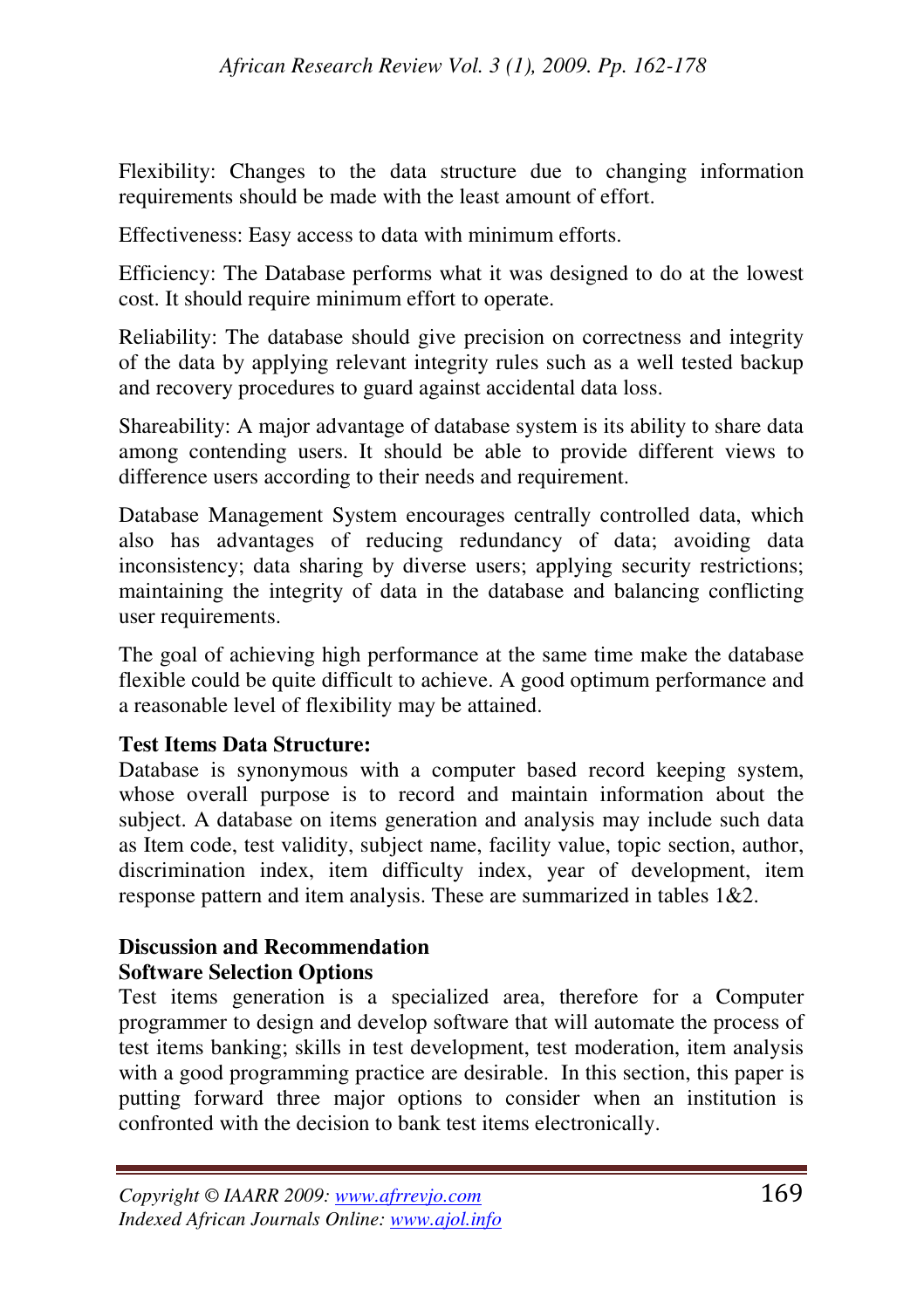- 1. In-house Development: It involves the organization bringing together experts in the above disciplines for the purpose of designing and developing software for item generation and banking. This method can be very cost effective if the skills required for it are available in the organisation. Management support is also very important because the project will demands time and efforts on the part of the software developer. Management will need to commit fund for purchasing programming language software, hardware and other sundry expenses.
- 2. Commercial off-the-shelf (COTS) Package: There are software houses, which specialize on software development for educational and examination purposes. This option requires the user to have the first hand information on the facilities available in the software before procuring it. Much attention should be paid to the need of the organization; requirement analysis must be carried out to ascertain whether the software meets the needs of the organization. If the software is flexible enough, customization should be carried out to suite the new environment and in line with the examination syllabi. The software company is not under contractual obligation for the use of the software outside those stated in the general software agreement. Therefore, the maintenance of the software and training of personnel to use the software may be arranged locally. Any subsequent update or newer version of the software may be ordered from the company if required. This method may be cheaper because software development team, procurement of language software and other administrative expenses are not required. Some third-party software companies also entertain feedback from users to enrich the contents of their packages. Such new requests could be incorporated into the next version of the product, if the software company has a well managed configuration management policy. The disadvantage here is the rigidity of a third-party software which may not allow for a modification or usage in a different environment for which it is designed. It is also very important that this option should be thoroughly evaluated before recommending it for an organization's critical activity. The stability of the software company must be analyzed to ascertain her continuity and further support for the product.
	- 3. Commissioning an External Consultant: An external consultant in collaboration with key departments can be commissioned to design and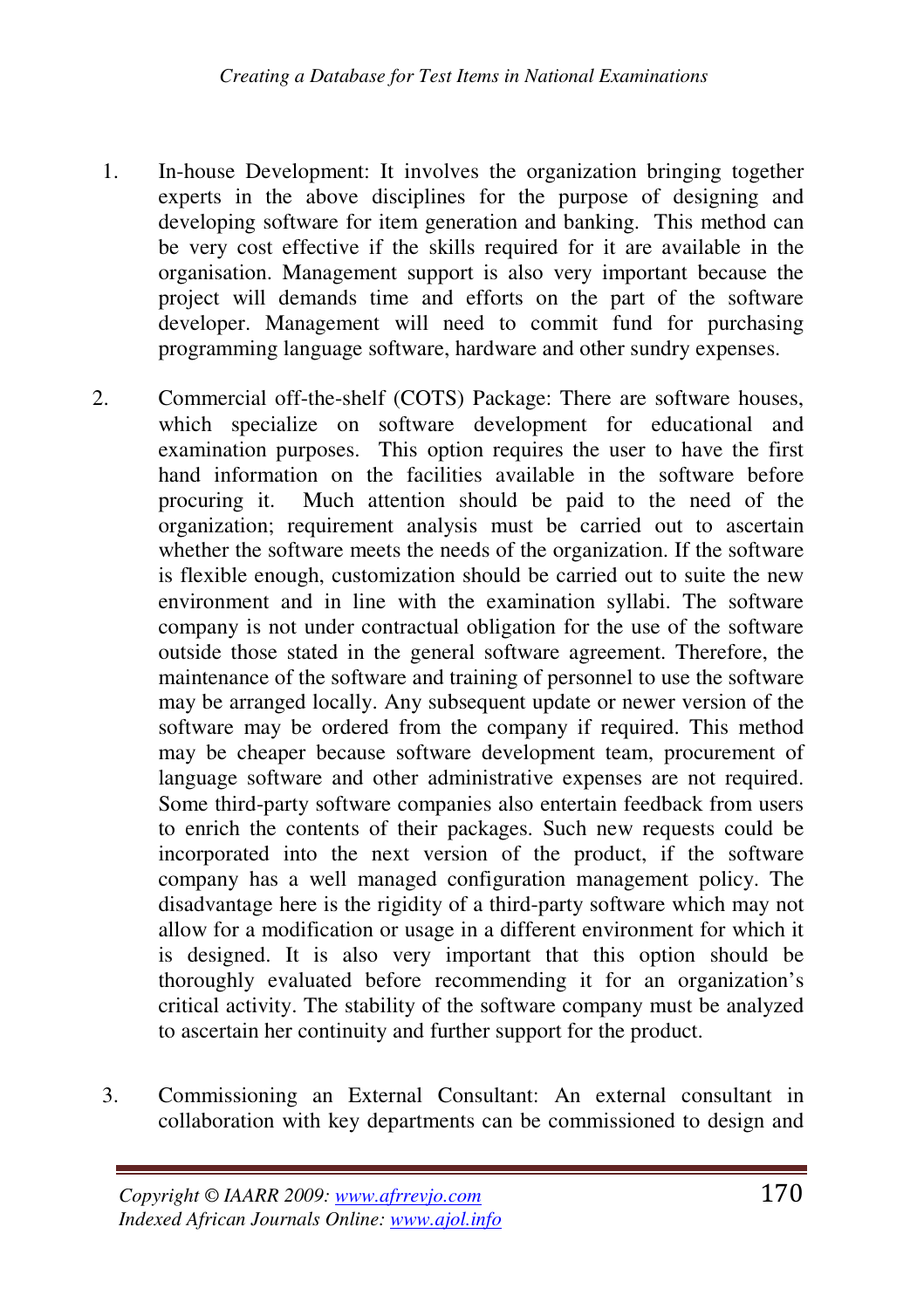develop software to carry out test item generation and banking. The implementation of this option depends on the contract terms and conditions. The software is usually tailored to specific needs of the organization. In the contract term, adequate provisions should be made for maintenance and training of in-house staff on the technical details of the software. In the case of the consulting firm going under or the project team being disbanded, the software will continue to exist and maintained.

This option involves an organization going through due process of project tender, establishing tender price, tender evaluation, selection for the award of contract, mobilization, project monitoring and commissioning. A good project management practice that will ensure optimum resource management and guarantee that these resources deliver all the work required to complete the project within the scope, quality, time and cost constraints. A project manager is required from the user or client organization, who will determine and implement the exact needs of the organization, based on his knowledge of the organization. The ability of this officer to adapt to the various internal procedures of the contracting party, and to foster close links with the nominating representatives is essential in ensuring that key issues of cost, time, quality and user satisfaction are realized.

Choosing an appropriate option is a function of many variables such as: financial commitment to the project, duration of the project, requisite skills available in the organisation, management commitment and the readiness or willingness of the user department to support the option. Selecting an option in this case depends strongly on the administrative structure on ground in each organization because what works for organization A may not work for organization B.

# **Computer-Based Item Banking**

The items have to be developed by Test Officers, Chief Examiners, and specialists in various subjects. Each of the accepted items are grouped or stratified and coded as specified in the Examination Syllabus. The items are classified into level of difficulty obtained during "tests" for example, Economics could be coded 03 and population can be given code 08. Therefore, to store a test item on population it will attract 0308 additional information such as the date the item was developed, the author and the date it was used can be put into database.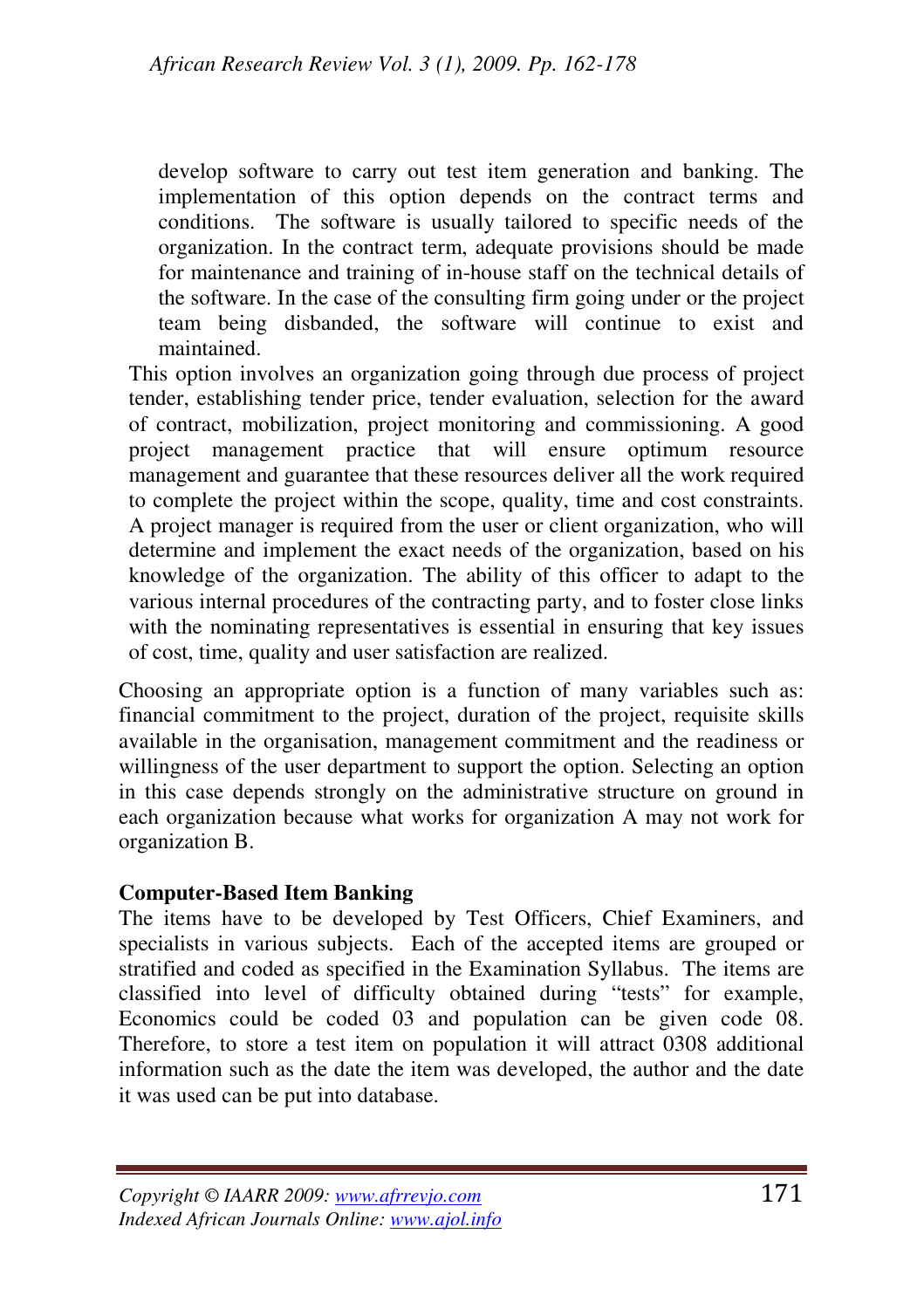The advantage this method has over the manual is that large volume of items can be generated over a period of time without recourse to when they will be used. The developer does not know when it will be used. The items continue to grow over the years without having exact repetition of items in an examination. The solutions to the items are put in a parallel database with cross-reference when solutions are required. Items so selected are extracted for typesetting which may involve simple copy/move and paste operation of word processing or desktop publishing. The reduction in human intervention in processing provides adequate security for test items.

#### **Storage of Test Items**

Storage media for Item Banking depend largely on the volume of data to be stored. Development in storage media in recent time has made this not to be considered a problem. In capacity of most media currently run in hundreds of gigabytes and data compression technology has also made large volume of data to be compressed into a small space. These storage media include.

- (a) Hard disk of 120GB or more
- (b) Zip disk 100MB, 250 MB
- (c) Magnetic tape for sequential storage of data
- (d) Compact Disk (CD)
- (e) Flash Disk
- (f) Floppy Disk etc

# **Test Security Issue**

Security of test items and the computer Hardware in which they reside must be kept securely from deliberate attack. The rules, conventions and procedures governing computer access and user identification provide system security. Other forms of security problem and breaches may come in form of:

- i. Criminal activity of leaking questions to candidates by the people entrusted with the responsibilities of generating test items, computer personnel responsible for entering the document into computer.
- ii. Malicious damage to computer facilities to cause confusion, settle scores, etc.
- iii. Theft of items for material gains by personnel responsible for the administration of tests.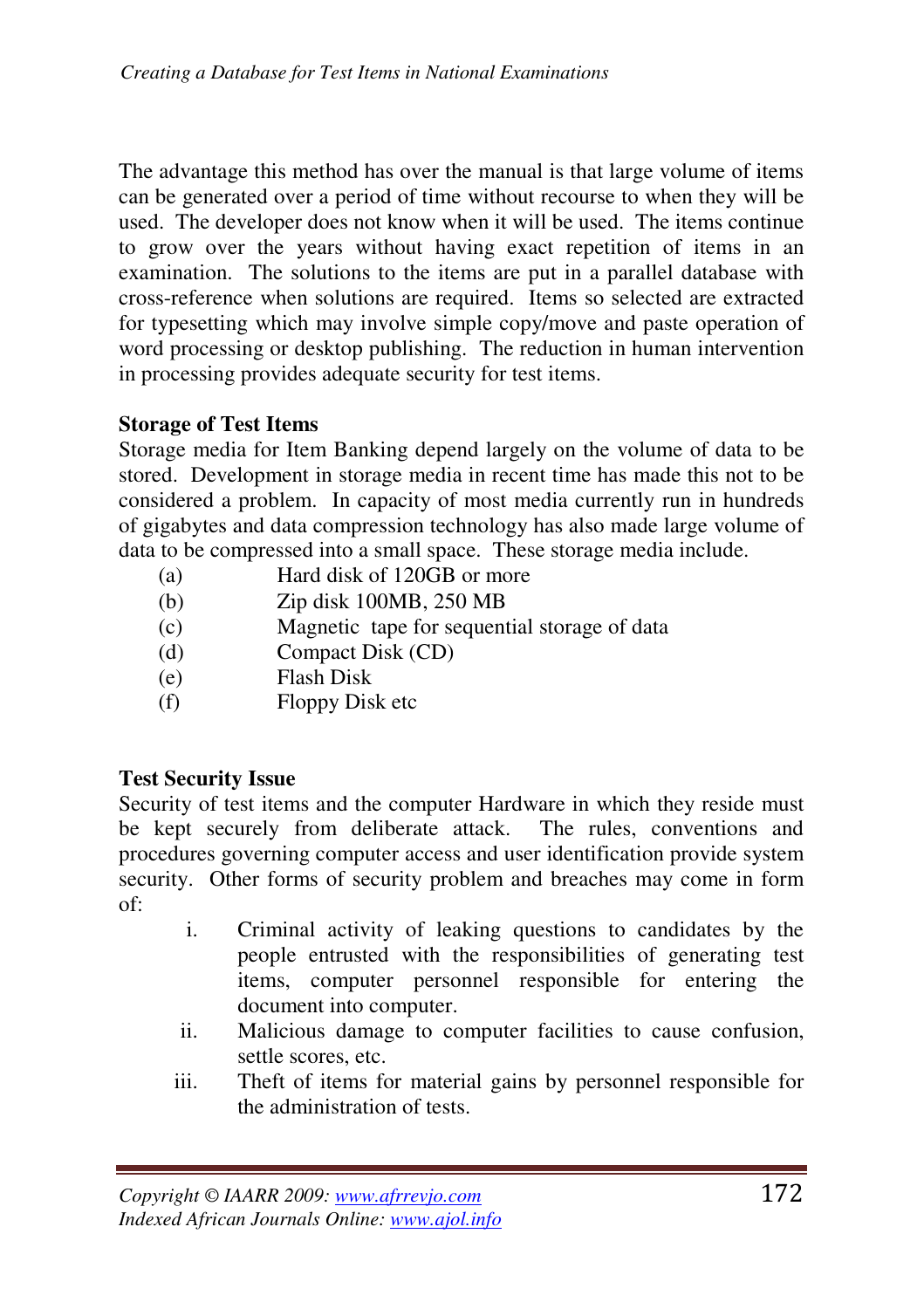iv. Natural disaster such as earthquake, fire outbreak, thunder storm, lightening etc. may cause security breaches.

A way out of this is a good contingency plan for disaster management and recovery. Copies of the data or items can be kept in vaults or backup to be kept in other ecological zones with different political leanings. The backup should be in a politically stable environment; not prone to political violence and a zone that is not likely to be affected by the same natural hazard like earthquake, flood, hurricane and rainstorm are advised to serve as off-site backup locations.

# **Protection of Items Databank**

Physical access control to item databank should be enforced and restricted to only authorized personnel. The location of the computer may be protected by gates, close circuit television, security personnel and other surveillance measures to prevent intruders from gaining access to the data room. Monitoring of the movement of people around the computer room should be intensified by signing of a log book.

The most dangerous and difficult situation is a scenario where an employee with criminal intent is a computer staff or test officer. In a situation like this, a very senior officer should be assigned to monitor allocation of passwords to users and constantly changing the password. Strict adherence to procedures and rules is important and must be enforced. Data encryption should be encouraged. Third party security software which complies with Secure Socket Layer (SSL) protocol should be acquired to provide a strong firewall on the computer systems.

To prevent loss of data by accident, backup and recovery strategy be put in place on regular basis. When data are lost, recovery routines must be available in the software to restore data from the backups or other mechanisms of the software.

# **Legislation on Computer Crimes:**

An important issue that has not been addressed by most African legislative houses is that of computer crime. A decree or an act of parliament bills on computer crime is overdue in the developing economies. As more data are stored electronically especially those mission critical applications, it is very important to protect the data from computer criminals, who for financial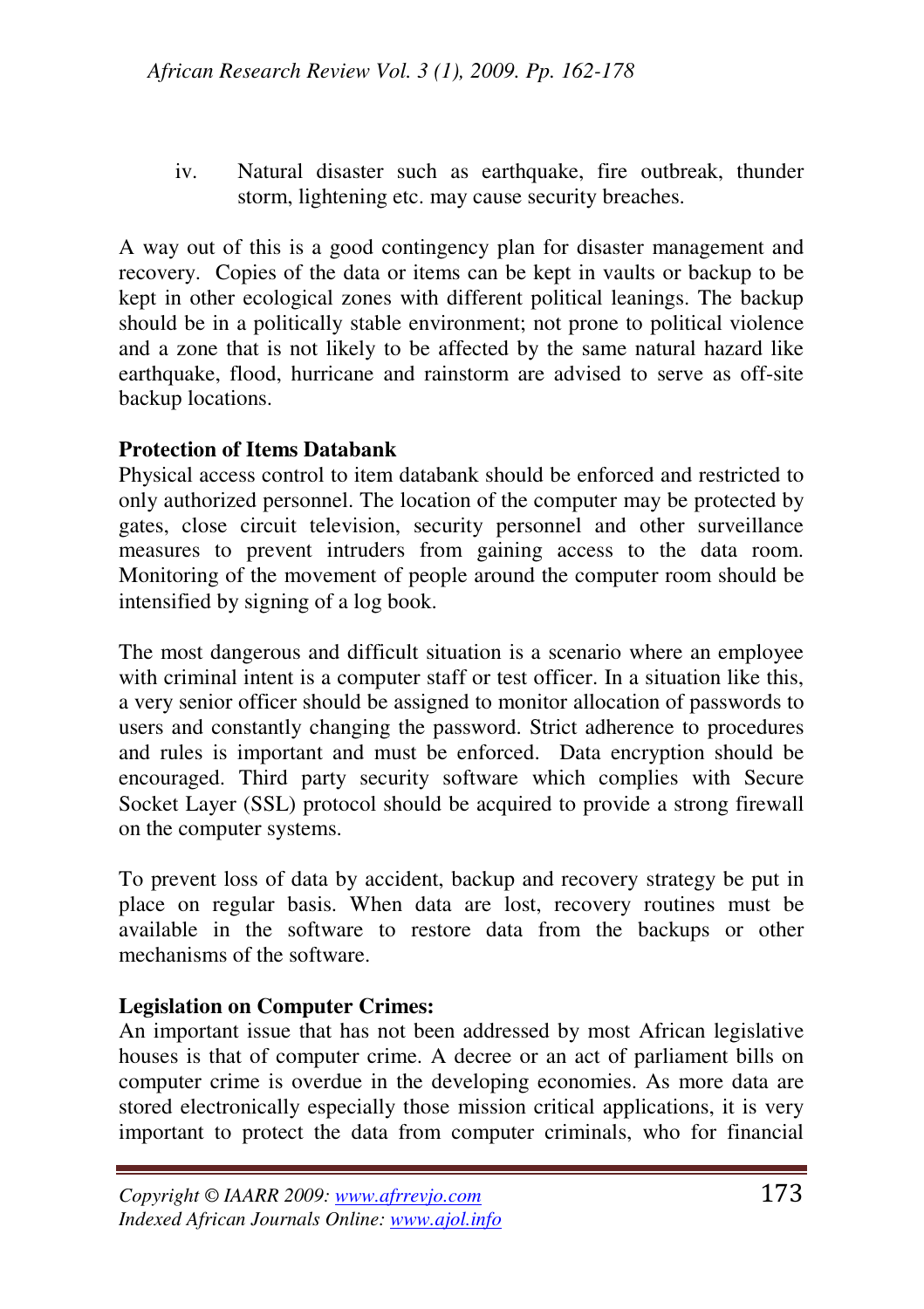gains compromise the security and confidentiality of organizations' data. It is often difficult to differentiate genuine computer error or annoying behaviour from criminal intents. The question that comes to mind is what actually constitutes a criminal behaviour?

In 1983, the Organization for Economic cooperation and Development (OECD) defined computer crime and computer related crime as 'any illegal and unethical, or unauthorized behaviour involving automatic data processing and processing and/or transmission of data. In addition to the list of computer crimes proposed by OECD, the select committee of experts on computer related crime of the council of Europe (COE) and the European committee on crimes and problems also came up with a list of computer crimes suitable for international use in 1989. This list was more comprehensive and also overcame some of the deficiencies of the earlier list. Here this paper is proposing an adaptation of this to African environment.

A clear deduction from the above is the definition of a computer fraud as any input alteration, erasure or suppression of computer data or computer programs or other interference with the course of data processing that influences the result of data processing, thereby causing economic or possessor loss of property of another person with the intent of procuring an unlawful economic gain for himself or for another person.

Therefore an organization will need to protect itself from any criminal intent of a bad employee. The criminal neglect of an enabling law on what constitute computer crime makes data processing units a haven of computer crimes.

It is also disheartening to discover that examination bodies shy away from this reality. Usually, any culprit gets his or her appointment terminated hastily to avoid negative publicity or prevent litigation that may drag on for a long time. This leaves a big hole in the exit process that is not transparent. The result of such hasty decision is litigation for wrong termination of appointment which often results in reinstatement of the employee on legal technical ground.

For every adversity there is a lesson to be learnt but this is generally prevented because of the hasty dismissal of the affected employee. The lessons to be learnt may come from the answers to the following questions: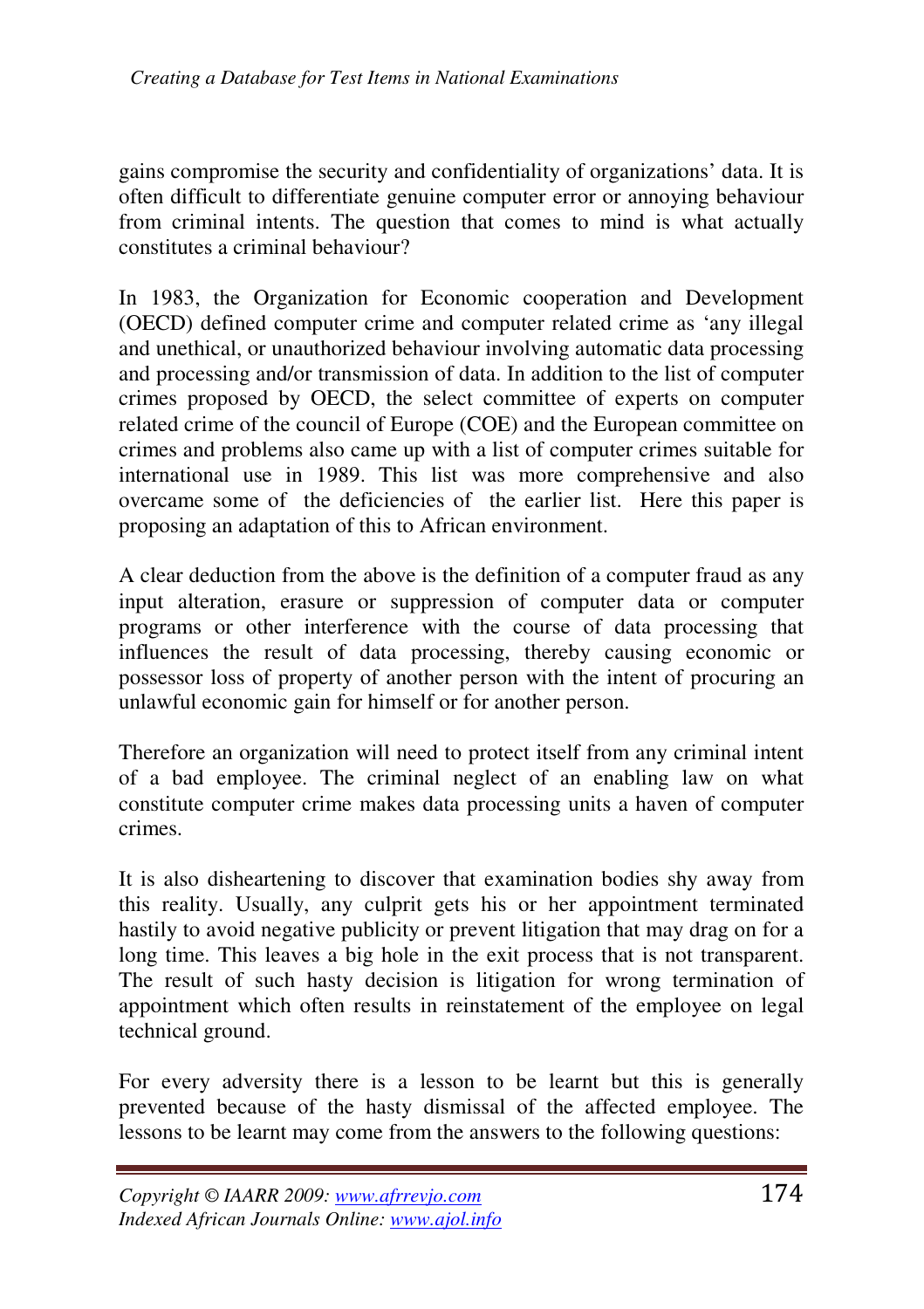- i. What is the cause of the incident?
- ii. What is the educational level of the employee?
- iii. Any other insider collaborators?
- iv. Any previous training on security, safety and document management?
- v. Any previous complaint on financial mismanagement by the employee?
- vi. What is the recruitment history of the employee?
- vii. What is the level of competence on the job?
- viii. How are the internal controls of the ICT department organized?
- ix. How effective is supervision in the department?
- x. What was the employee's reference report at entry point?

These questions will lead to preventing the reoccurrence of such incident in the future.

# **Conclusion**

To survive in a competitive environment as ours, a total overhaul of the structures and processes becomes necessary. The engine that drives such a change is a cutting edge technology. We start looking at how best we can radically change our processes that are not adding values to our stakeholders and customers' needs. Chief executives will be doing a great favour to our examination if the following issues are addressed. These are: malpractice-free examination; reduction in examination irregularities; adequate information on the examinations' time-table; subjects available for examination conspicuously displayed during registration; locations of examination centres readily available; and timely release of results.

Computer will continue to make processes simpler, less cumbersome and make time bound operations more attainable than ever before. There are more to be done in the computerization of Test Items, most especially Item generation and banking. Using manual method exposes these important documents to hazards like paper leakage, poor selection of items, restricted item generation, unavailability of trial testing, and inadequate records for test parameters such as difficulty and discrimination indices. All these make for a good test development, which are lacking in most examination processing bodies in Africa.

This paper has been put together to give a direction on how to develop a database of test items, expatiate common database concepts, states the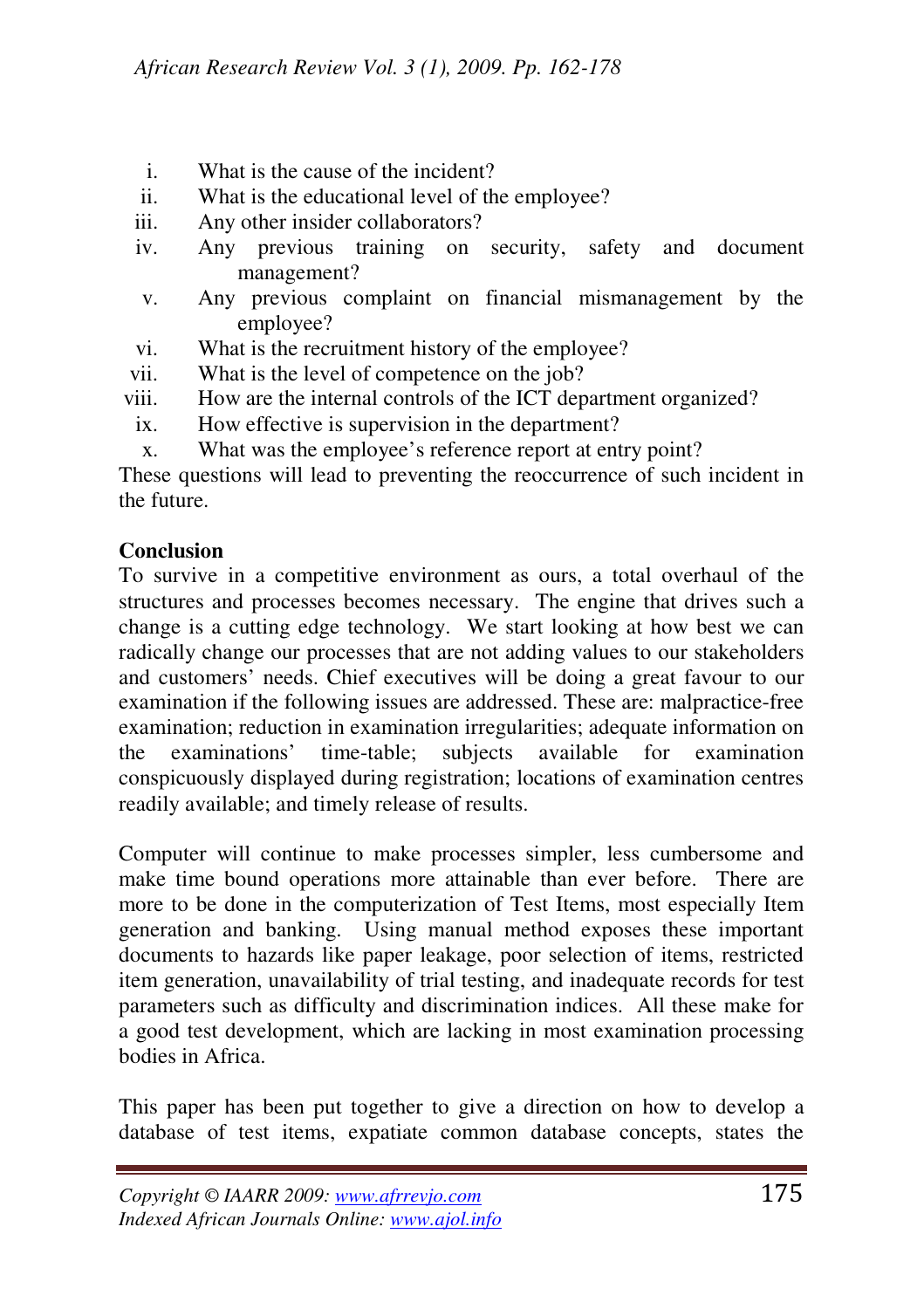qualities of a good database and precaution to safeguard the security of test items. Further, the paper listed software selection options to intimate decision makers on available opportunities for acquiring test items banking software. A word of caution was also put across to avoid the pitfall of hasty decision on employee's dismissal for suspected malpractice and irregularities.

#### **References**

- Apanainen, P. and Järvinen, T. (1997) "A nonprojective dependency parser". Proceedings of the 5th Conference of Applied Natural Language Processing (ANLP-5), 64-71.
- Codd, E. F. (1970). "A Relational Model of Data for Large Shared Data Banks Comm." *ACM 13*, 6, 377-387.
- Date, C.J. (1992). *An Introduction to Database System*, Addison-Wesbey.
- Dunn, T.F. and Goldstein, L.G. (1959). 'Test Difficulty, Validity and Reliability as Functions of Selective Multiple Choice Item Construction Principle' *Educational and Psychological Measurement, vol.19.*
- Fairon, C. (1999). "A Web-based System for Automatic Language Skill Assessment: EVALING".Proceedings of Computer Mediated Language Assessment and Evaluation in Natural Language Processing Workshop.
- Fishman D. Etal (1987) "IRIS: An object- oriented Database system." *ACM-TOOLS*, January 1987.
- Gronlund, N. (1982) Constructing achievement tests. New York: Prentice-Hall Inc.
- Justeson, J. S. and S. L. Katz (1996) "Technical terminology: some linguistic properties and an algorithm for identification in text". Natural Language Engineering, 3, (2), 259-289.
- Kies, D. (2003) Modern English Grammar. Online textbook. http://www.papyr.com/hypertextbooks/engl\_126/book126.htm
- McBulre, S, (August 1997), 'Object Database vs Object Relational Database', *IDC Bulletin* # 14821E.
- Silberschatz, Abraham(2002) Database Concepts, 4<sup>th</sup> ed. McGram Hill, New York.

Wiederhold, Gio (1981). *Database Design*. McGraw Hill.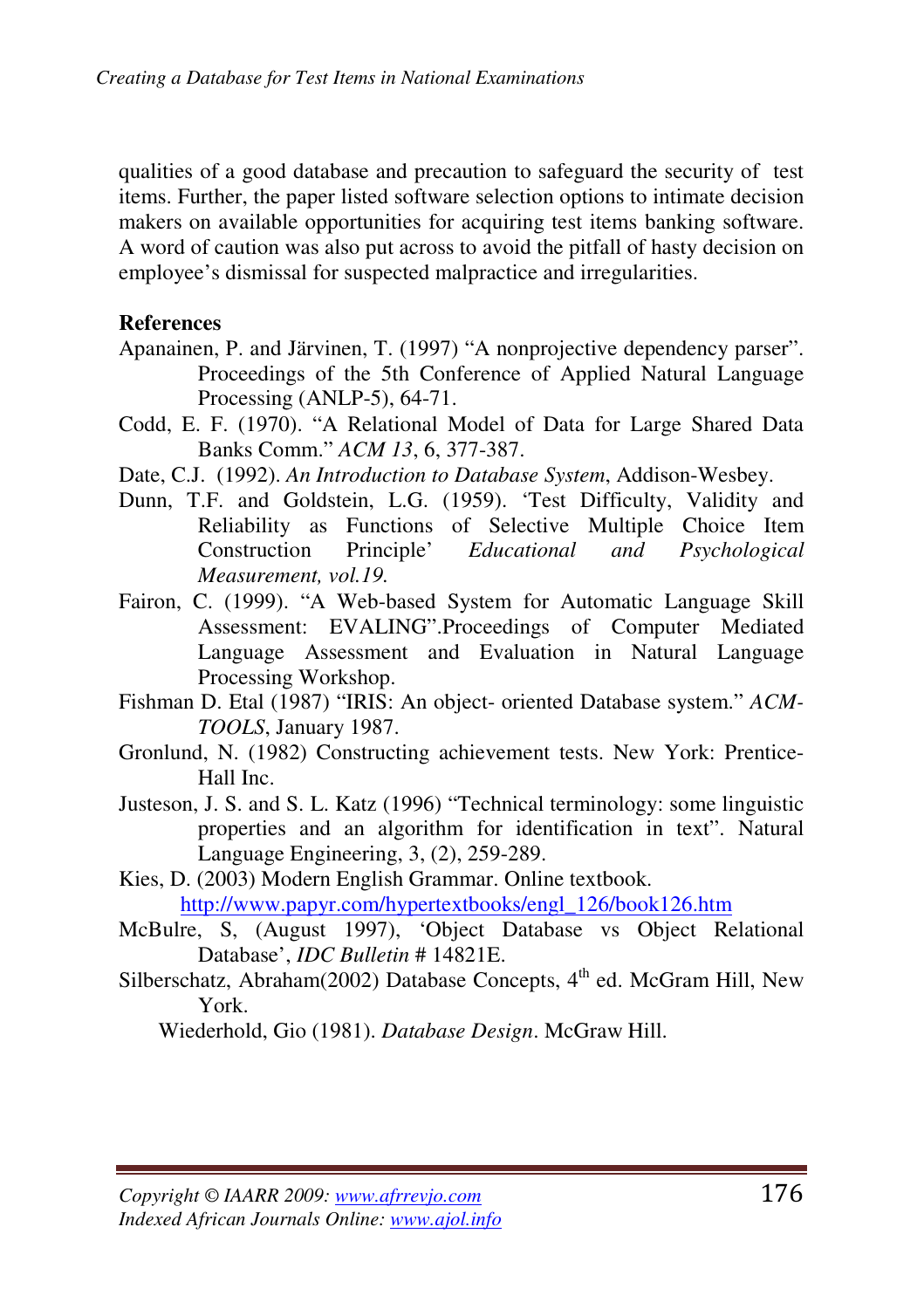